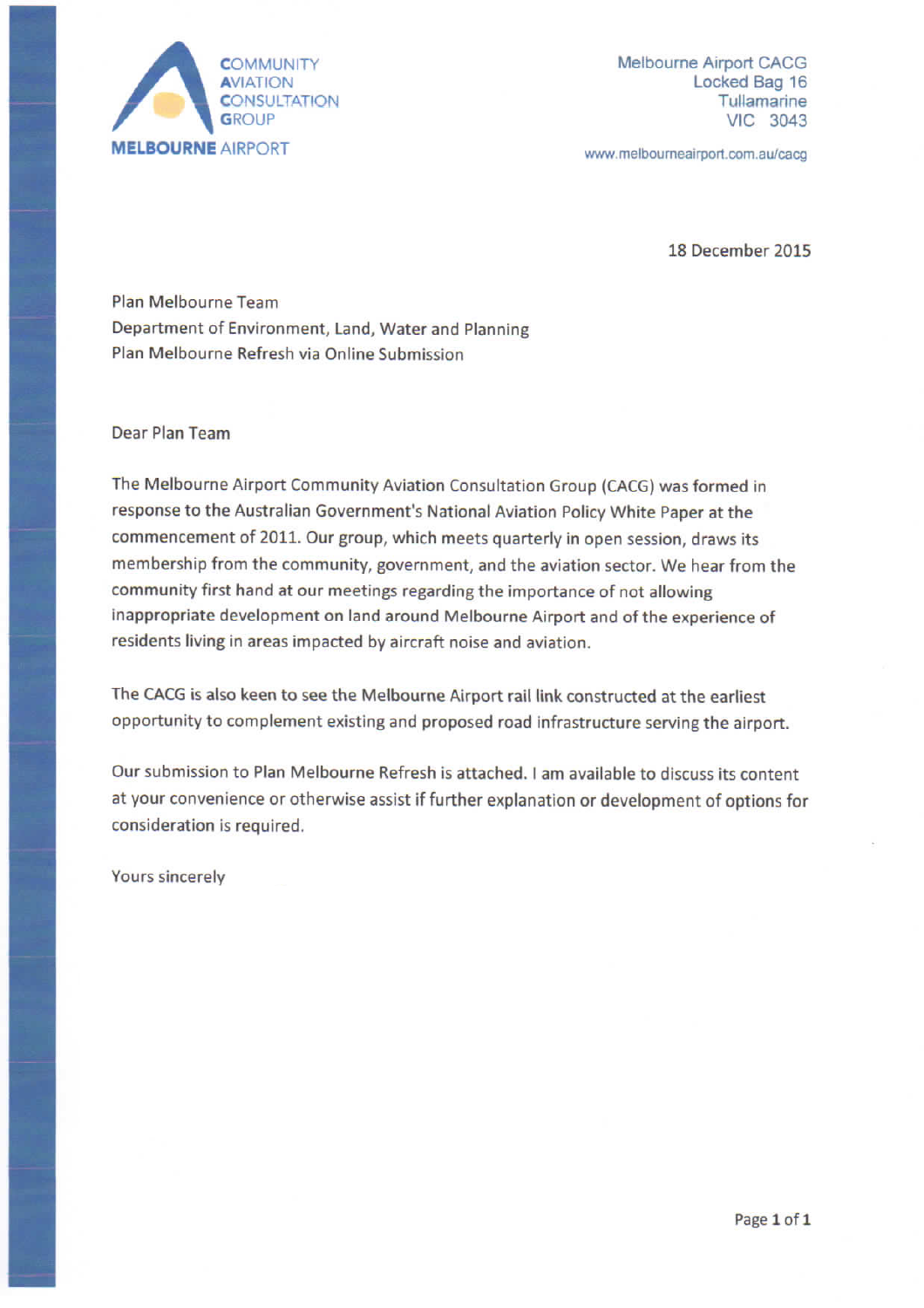# Submission Template

## **Chapter 2: Growth, challenges, fundamental principles and key concepts**

**1. The discussion paper includes the option (option 5, page 16) that Plan Melbourne better define the key opportunities and challenges for developing Melbourne and outlines some key points for considerations in Box 1.** *Are there any other opportunities or challenges that we should be aware of?*

#### Airport Safeguarding

1. Melbourne Airport is identified in Plan Melbourne 2014 as one of a number of existing "Transport Gateways". These are recognised as a State Significant element and *'will be protected from incompatible land uses but adjacent complimentary uses and employment-generating activity will be encouraged.*' A short term initiative: *'Update the State Planning Policy Framework to strengthen airport safeguarding, consistent with the objectives of the National Safeguarding Famework*' was identified under Initiative 3.6.3. This has now occurred.

Notwithstanding this high level strategic policy position, which has bi-partisan support, the intention is not fully developed in Plan Melbourne 2014 or PM Refresh and consequently it has the potential to become a competing priority along with those more clearly articulated (eg the introduction of housing targets). As a consequence there is a risk it will be given less weight and the expressed intent may be compromised. Recent experience by the CACG suggests there has not been a high level of awareness or commitment to balancing the safeguarding requirement with other considerations, by local government and the Metropolitan Planning Authority. For example; changes have been made to planning controls in relatively recent times to permit more land to be developed for residential purposes and a proposal to allow increased densities at Diggers Rest was only averted at the "eleventh hour" following external intervention.

2. Melbourne Airport is situated on the boundary of two sub-regional groupings of councils and consequently there is a risk that consideration of matters relevant to safeguarding the airport will "fall through the cracks". In addition, Plan Melbourne 2014 identifies six National Employment Clusters (to be renamed National Employment and Innovation Clusters). While the area around Melbourne Airport is recognised as being an "Investment and Employment Opportunity", the importance of holistic and comprehensive planning of this area is not identified or addressed. The Melbourne Airport Master Plan 2013 addresses planning on the airport but clearly there is a gap in relation to adjacent areas, notwithstanding that the municipal planning schemes do cover these areas.

3. Aircraft approaches to Melbourne Airport from the west and north are within the green wedges, as is graphically demonstrated on Map 3 in Plan Melbourne 2014. Equally, the same map shows the approaches to the east and south as being developed and consequently, subject to pressures for redevelopment and increased densities over time. In theory, recognition of the National Safeguarding Framework in the SPPF should prevent this, however the CACG believes much greater thought needs to be given to how effective this will be.

The CACG regularly hears from residents who state the "liveability and amenity" of their neighbourhoods are impacted by aircraft noise. In some cases Melbourne Airport was constructed after the suburbs were developed but in other cases, bad planning decisions have permitted inappropriate development. What is clear is that the green wedges adjacent the airport must be protected and the "airport safeguarding" imperative associated with this should be clearly articulated. ie it is about more than protecting the environment and land for agriculture. In addition, urban densities in existing developed areas adjacent the airport should be managed to ensure they do not increase and every opportunity is take to reduce them by encouraging more appropriate land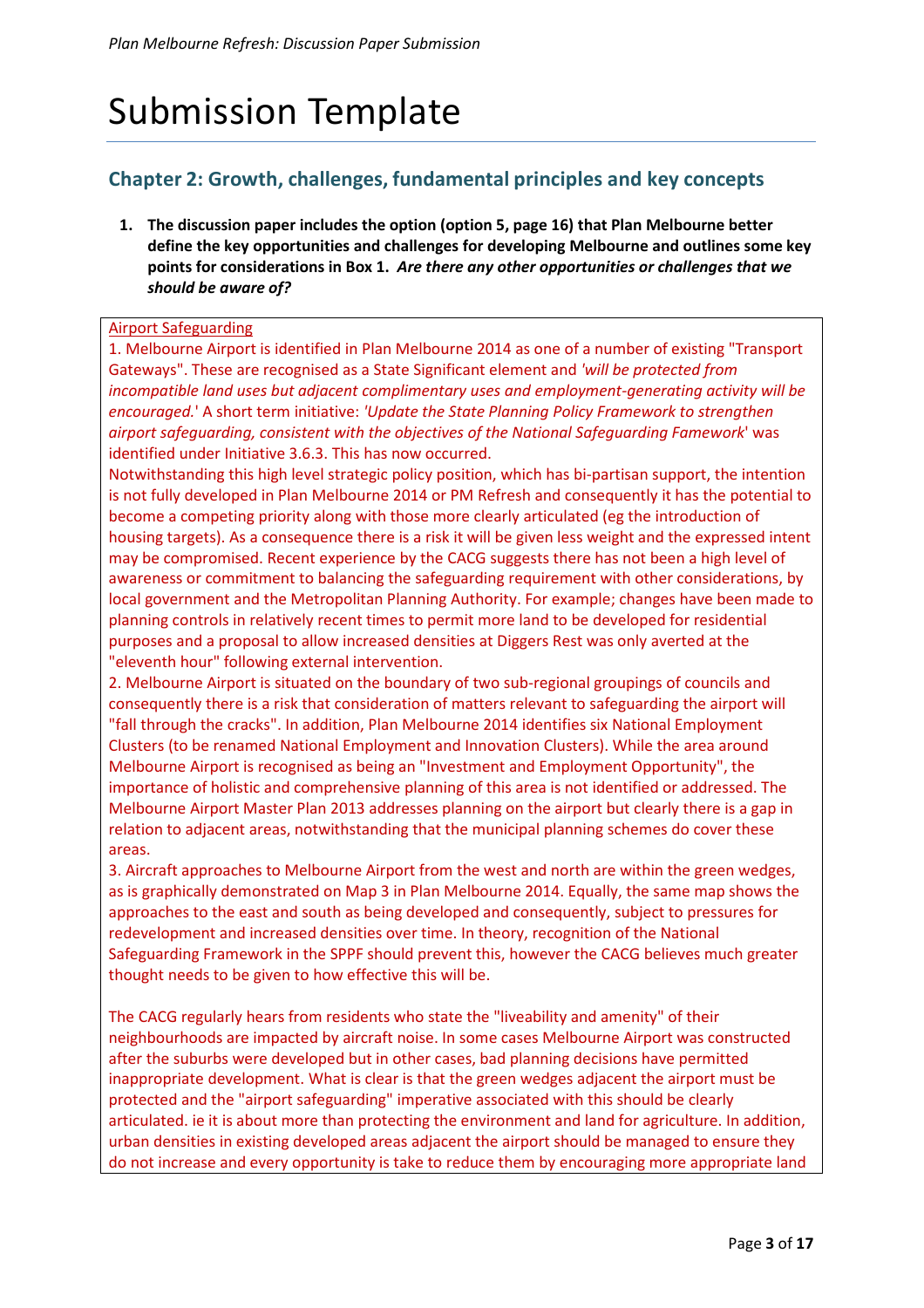uses when the opportunity arises.

The CACG believes:

a. the text of Plan Melbourne 2016 should be reviewed at draft stage to consider how each of the policies/initiatives will be applied in those areas adjacent Melbourne Airport, how planners and government agencies will read/interpret/understand and apply the text and whether or not further clarity is required to emphasis the importance of airport safeguarding and its ranking in relation to competing policies.

b. governance arrangements relating to planning around Melbourne Airport should be reviewed to consider if a more effective model could be developed.

#### Airport Rail Link

Protection of the corridor for the airport rail link is identified in PM Refresh but there is no indication of when this will occur. It had previously been identified in Plan Melbourne 2014 as being part of the Melbourne Rail Link but its current status is unclear. The CACG supports its construction at the earliest opportunity and believes some indication of timing ought to be given in Plan Melbourne 2016.

**2. The discussion paper includes the option (option 6, page 18) that the United Nations Sustainable Development Goals be included in Plan Melbourne 2016.** *Do you agree with this idea? If so, how should the goals be incorporated into Plan Melbourne 2016? Choose one option:*

| Strongly Disagree |
|-------------------|
| Disagree          |
| Agree             |
| Strongly Agree    |

*Please explain your response:* 

**3. The discussion paper includes the option (option 7, page 18) to lock down the existing urban growth boundary and modify the action (i.e. the action under Initiative 6.1.1.1 in Plan Melbourne 2014) to reflect this.** *Do you agree that there should be a permanent urban growth boundary based on the existing boundary? Choose one option:*

| Strongly Disagree    |
|----------------------|
| <b>∣Disagree</b>     |
| Agree                |
| Yes   Strongly Agree |

#### *Please explain your response:*

Areas around the airport need to be protected from inappropriate development so that:

a. future residents are not exposed to aircraft noise

b. noise abatement procedures can be employed to lessen the impact on existing residents

ie it is consistent with 'airport safeguarding' principles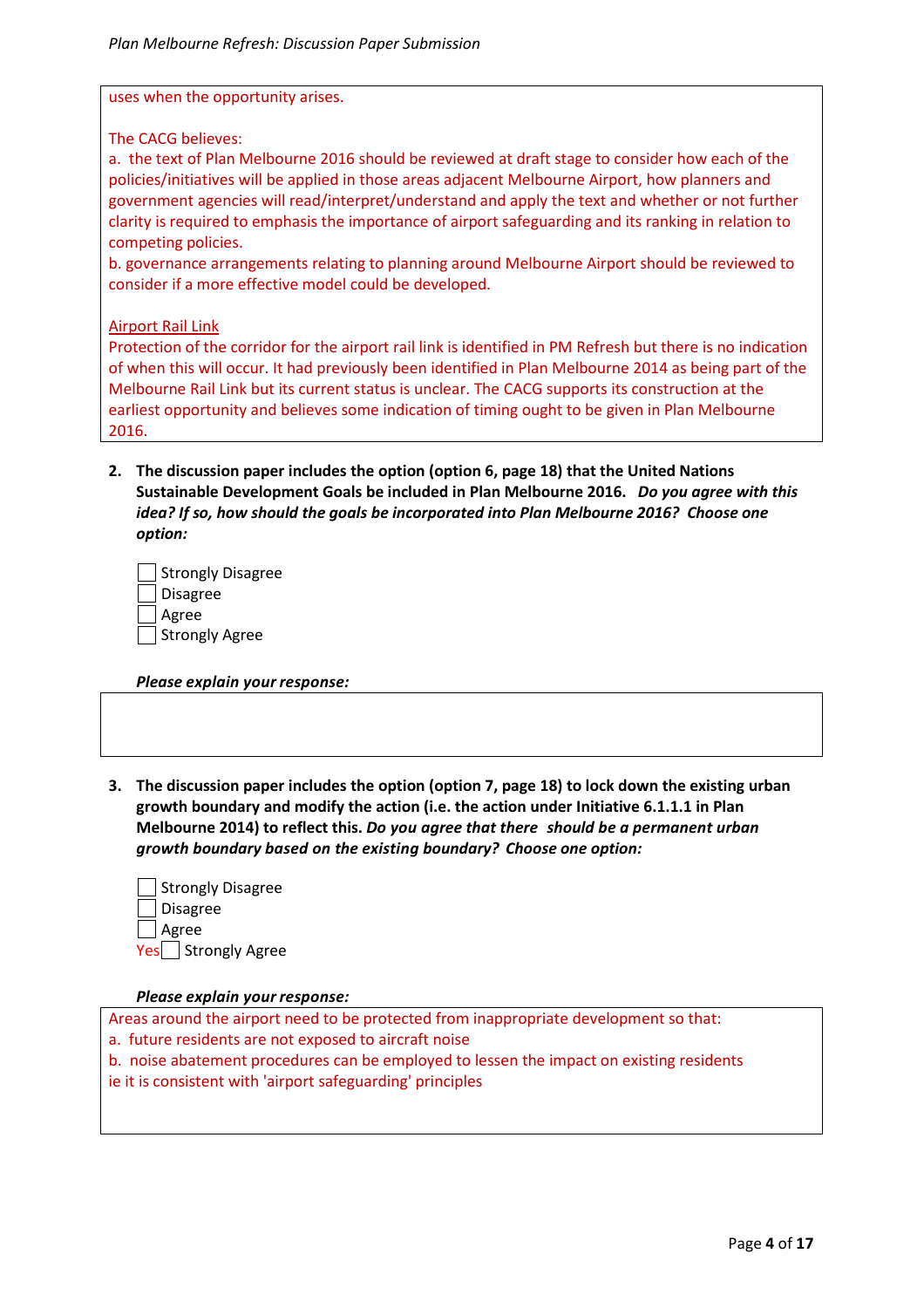**4. The discussion paper includes the option (option 8, page 18) that Plan Melbourne 2016 should more clearly articulate the values of green wedge and peri- urban areas to be protected and safeguarded.** *How can Plan Melbourne 2016 better articulate the values of green wedge and peri-urban areas?*

The important role the green wedge plays in relation to safeguarding Melbourne Airport needs to be clearly articulated. It needs to emphasise this is a social issue - about safeguarding 'liveability and amenity' for those who live in proximity to the airport.

**5. The discussion paper includes the option (option 9, page 18) to remove the concept of an Integrated Economic Triangle and replace it with a high-level 2050 concept map for Melbourne (i.e. a map that shows the Expanded Central City, National Employment Clusters, Metropolitan Activity Centres, State-Significant Industrial Precincts, Transport Gateways, Health and Education Precincts and Urban Renewal Precincts).** *What elements should be included in a 2050 concept map for Melbourne?*

While the inclusion of Transport Gateways on a 2050 map is supported, it needs to be complemented by high level text which will drive the next level of work for ALL these precincts, including Melbourne Airport.

**6. The discussion paper includes the option (option 10, page 18) that the concept of Melbourne as a polycentric city (i.e. a city with many centres) with 20-minute neighbourhoods (i.e. the ability to meet your everyday (non-work) needs locally, primarily within a 20-minute walk) be better defined.** *Do the definitions adequately clarify the concepts? Choose one option:*

| Strongly Disagree |
|-------------------|
| Disagree          |
| Agree             |
| Strongly Agree    |

**Please explain your response:** 

**7. The discussion paper includes options (options 11-17, pages 23 to 27) that identify housing, climate change, people place and identity and partnerships with local government as key concepts that need to be incorporated into Plan Melbourne 2016.** *Do you support the inclusion of these as key concepts in Plan Melbourne 2016?* 

| Strongly Disagree |
|-------------------|
| Disagree          |
| Agree             |
| Strongly Agree    |

**Please explain your response:** 

How a balance will be achieved between these key concepts and airport safeguarding needs to be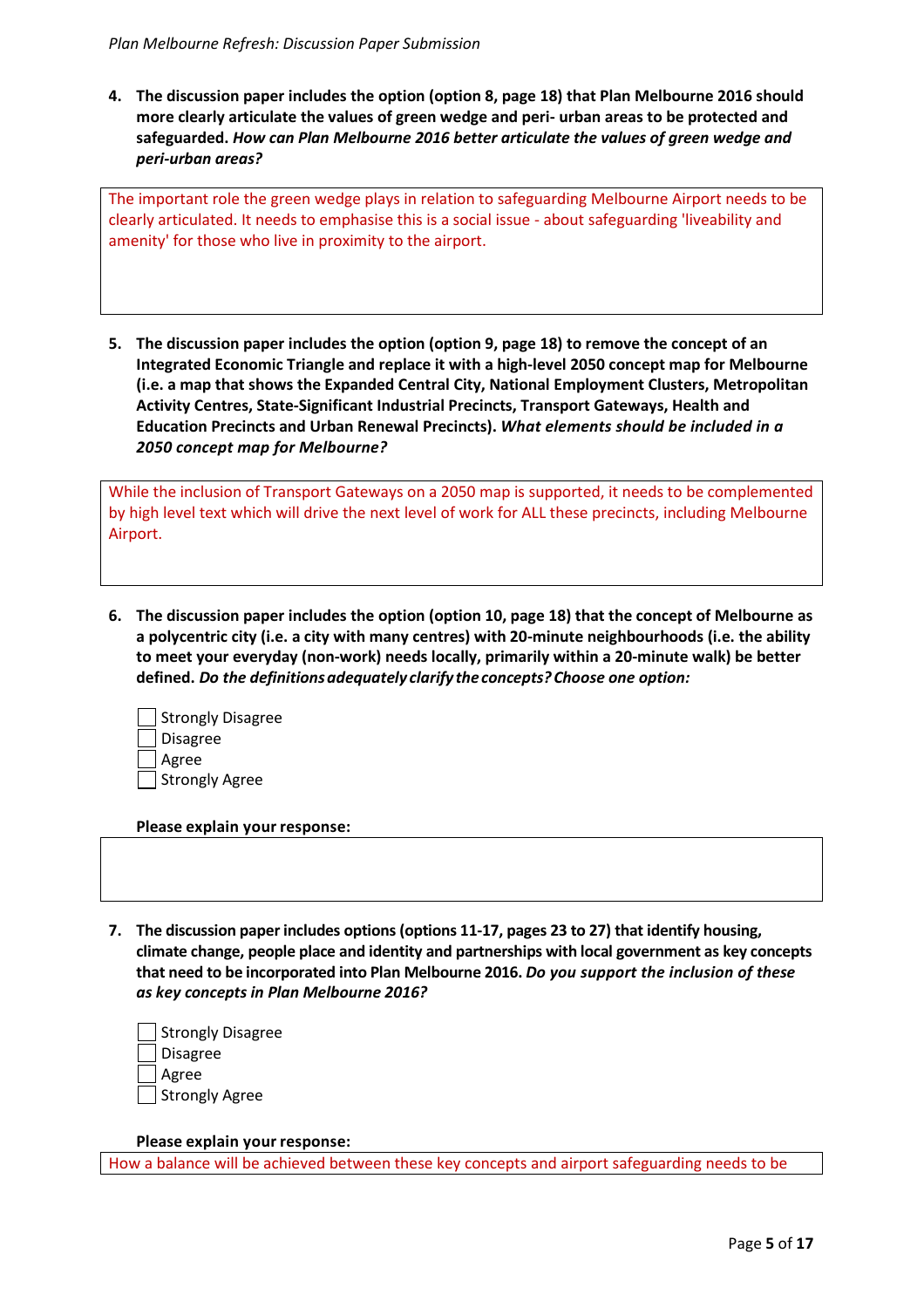spelt out.

**8.** *Any other comments about chapter 2* **(growth, challenges, fundamental principles and key concepts)?** 

### **Chapter 3: Delivering jobs and investment**

**9. The discussion paper includes the option (option 20, page 30) to revise the Delivering Jobs and Investment chapter in Plan Melbourne 2014 to ensure the significance and roles of the National Employment Clusters as places of innovation and knowledge-based employment are clear.** *How can Plan Melbourne 2016 better articulate the significance and roles of the National Employment Clusters as places of innovation and knowledge-based employment?*

#### **10. The discussion paper includes two options (page 30) relating to National Employment Clusters, being:**

Option 21A: Focus planning for National Employment Clusters on core institutions and businesses

Option 21B: Take a broader approach to planning for National Employment Clusters that looks beyond the core institutions and businesses

#### *Which option do you prefer?*

 Option 21A Option 21B

*Please explain why you have chosen your preferred option:* 

**11. The discussion paper includes the option (option 22, page 30) to broaden the East Werribee National Employment Cluster to call it the Werribee National Employment Cluster in order to encompass the full range of activities and employment activities that make up Werribee. This could include the Werribee Activity Centre and the Werribee Park Tourism Precinct.** *Do you agree with broadening the East Werribee Cluster? Choose one option:*

| Strongly Disagree |
|-------------------|
| Disagree          |
| Agree             |
| Strongly Agree    |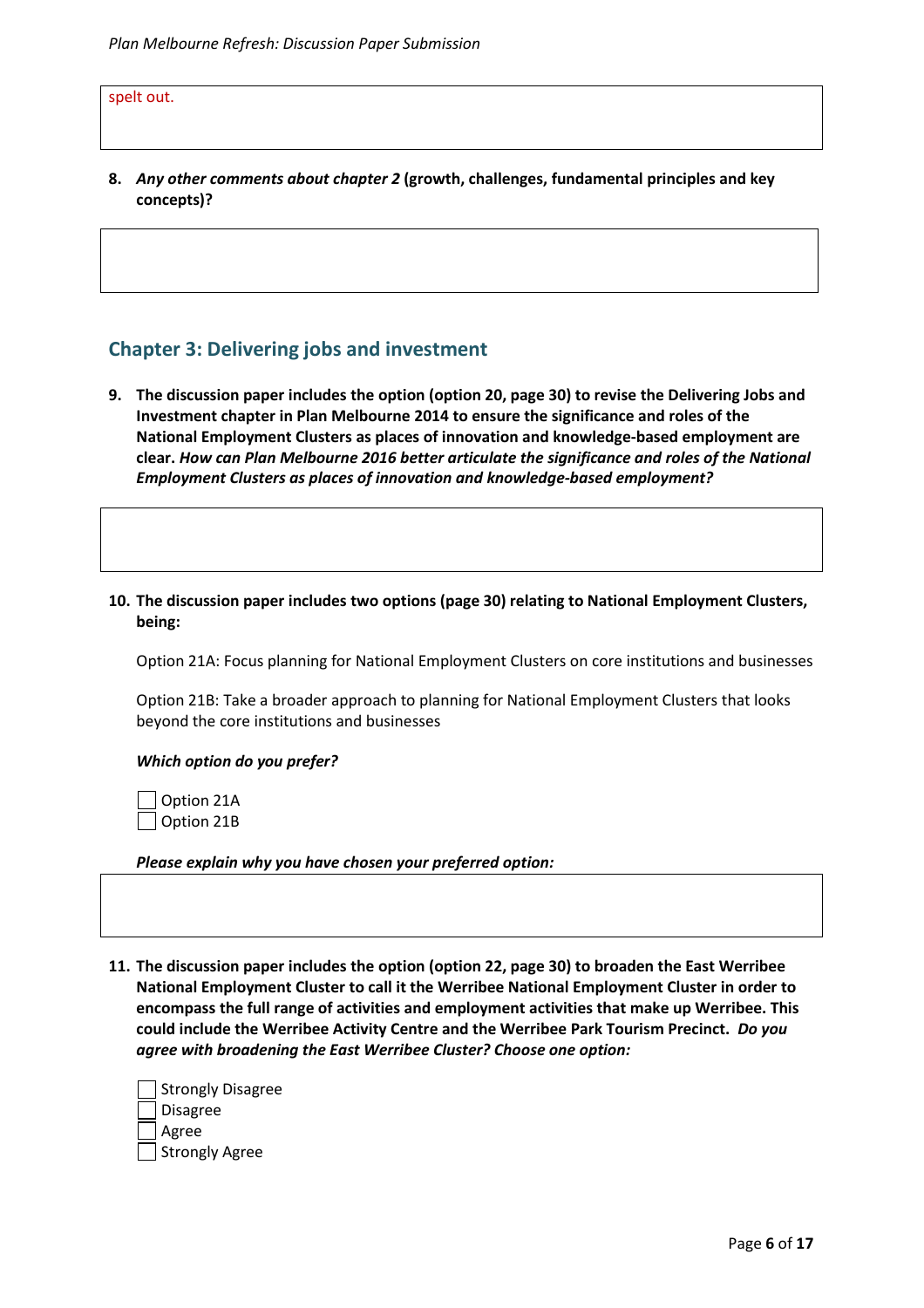| Why? |  |  |  |  |
|------|--|--|--|--|
|      |  |  |  |  |
|      |  |  |  |  |
|      |  |  |  |  |
|      |  |  |  |  |

**12. The discussion paper includes the option (option 23, page 30) to broaden the Dandenong South National Employment Cluster to call it the Dandenong National Employment Cluster in order to encompass the full range of activities and employment activities that make up Dandenong. This could include the Dandenong Metropolitan Activity Centre and Chisholm Institute of TAFE.**  *Do you agree with broadening the Dandenong South National Employment Cluster? Choose one option:*

| Strongly Disagree |
|-------------------|
| Disagree          |
| Agree             |
| Strongly Agree    |

*Why?* 

- **13. The discussion paper includes options (options 24 to 30, pages 33 and 34) that consider the designation of activity centres and criteria for new activity centres.** *Do you have any comments on the designation of activity centres or the criteria for new activity centres as outlined in the discussion paper?*
- **14. The discussion paper includes the option (option 31, page 35) to evaluate the range of planning mechanisms available to protect strategic agricultural land.** *What types of agricultural land and agricultural activities need to be protected and how could the planning system better protect them?*
- **15. The discussion paper includes the option (option 32, page 36) to implement the outcomes of the Extractive Industries Taskforce through the planning scheme, including Regional Growth Plans, to affirm that extractive industries resources are protected to provide an economic supply of materials for construction and road industries.** *Do you have any comments in relation to extractive industries?*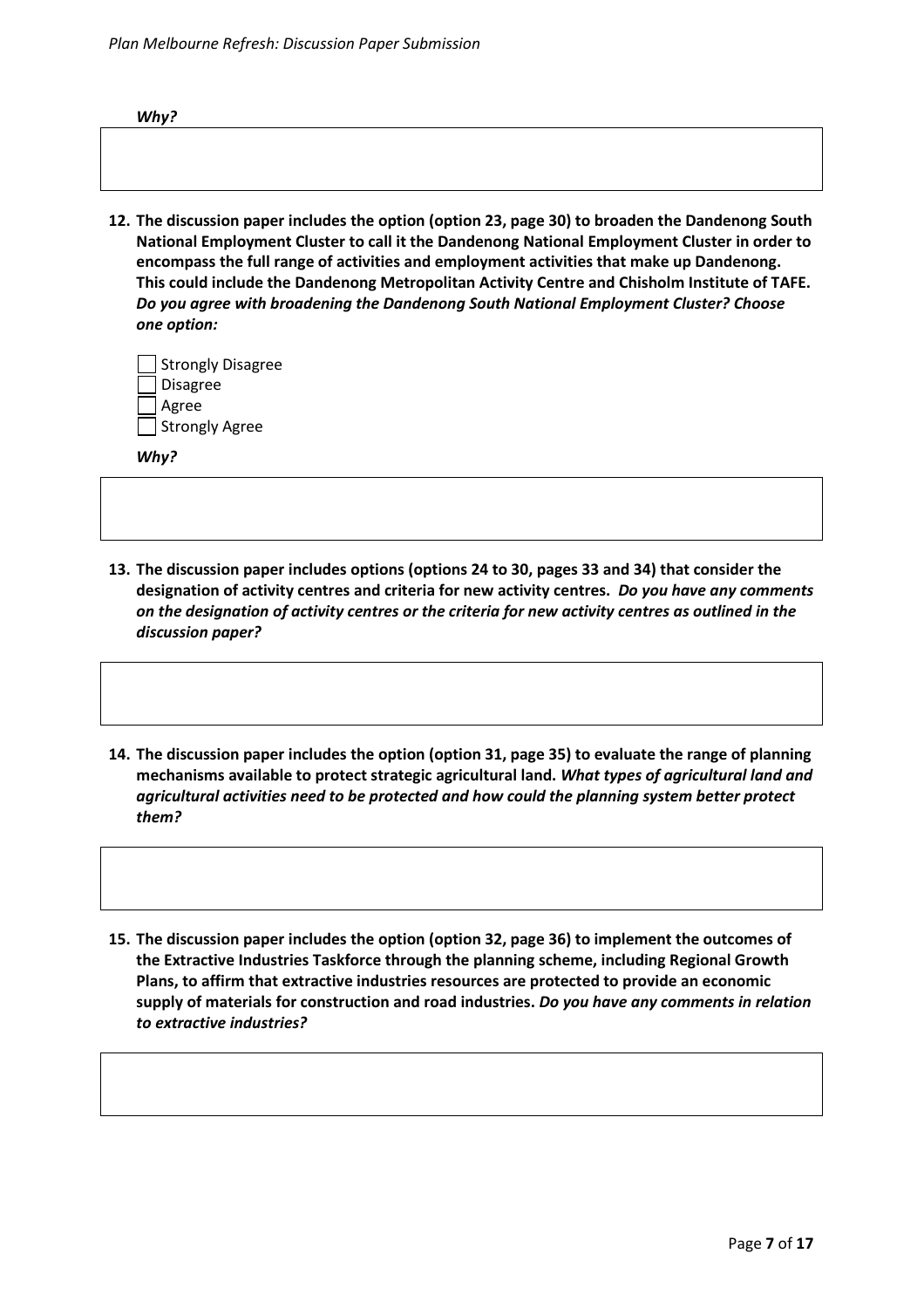## **16. Any other comments about chapter 3 (delivering jobs and investment)?**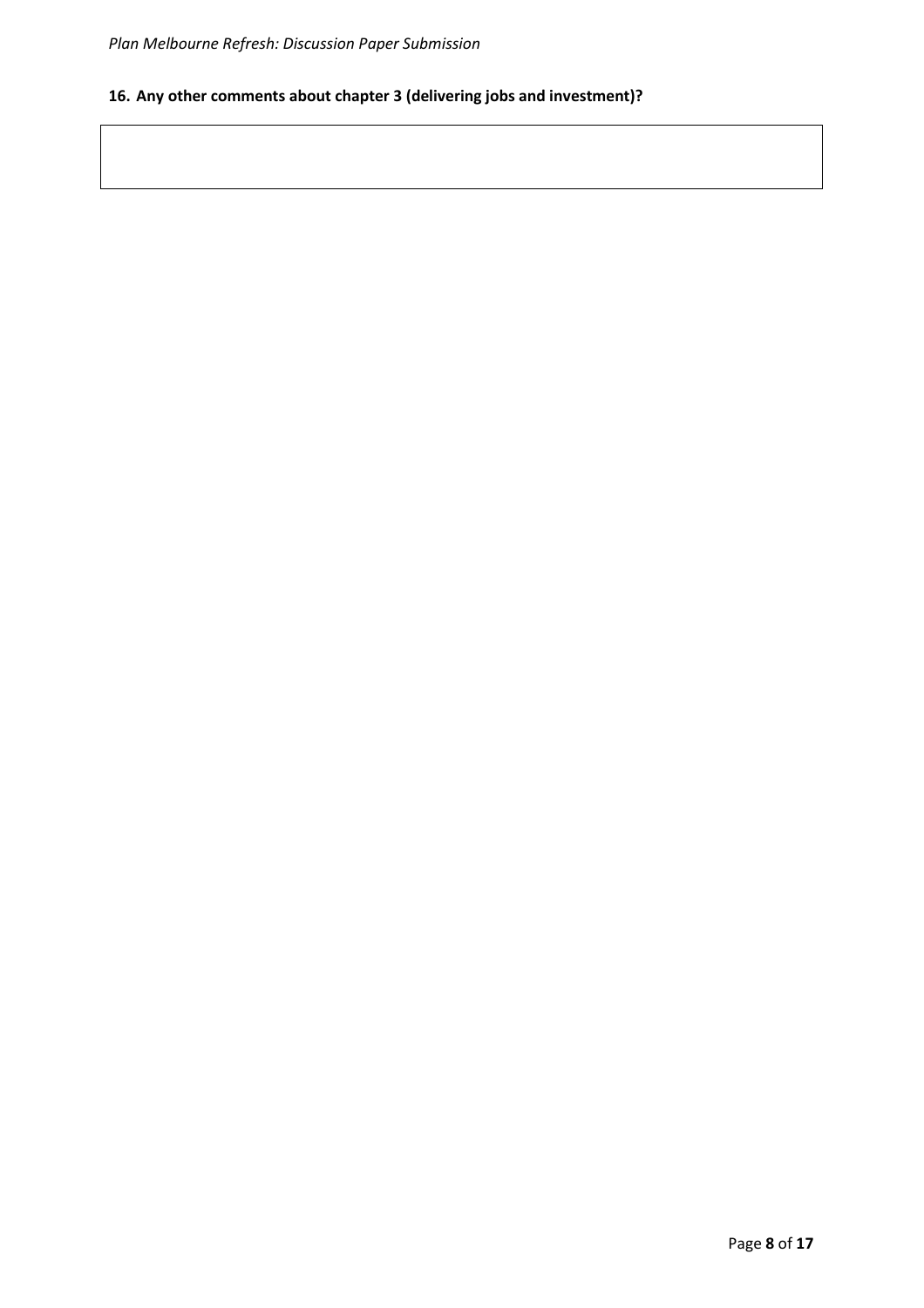## **Chapter 4: A more connected Melbourne**

**17. The discussion paper includes the option (option 34, page 42) to include the Principal Public Transport Network in Plan Melbourne 2016.** *Do you agree that the Principal Public Transport Network should inform land use choices and decisions? Choose one option:*

| Strongly Disagree |
|-------------------|
| <b>Disagree</b>   |
| Agree             |
| Strongly Agree    |

*Why?* 

**18. The discussion paper includes the option (option 35, page 43) to incorporate references to Active Transport Victoria (which aims to increase participation and safety among cyclists and pedestrians) in Plan Melbourne 2016.** *How should walking and cycling networks influence and integrate with land use?* 

**19.** *Any other comments about chapter 4* **(a more connected Melbourne)?**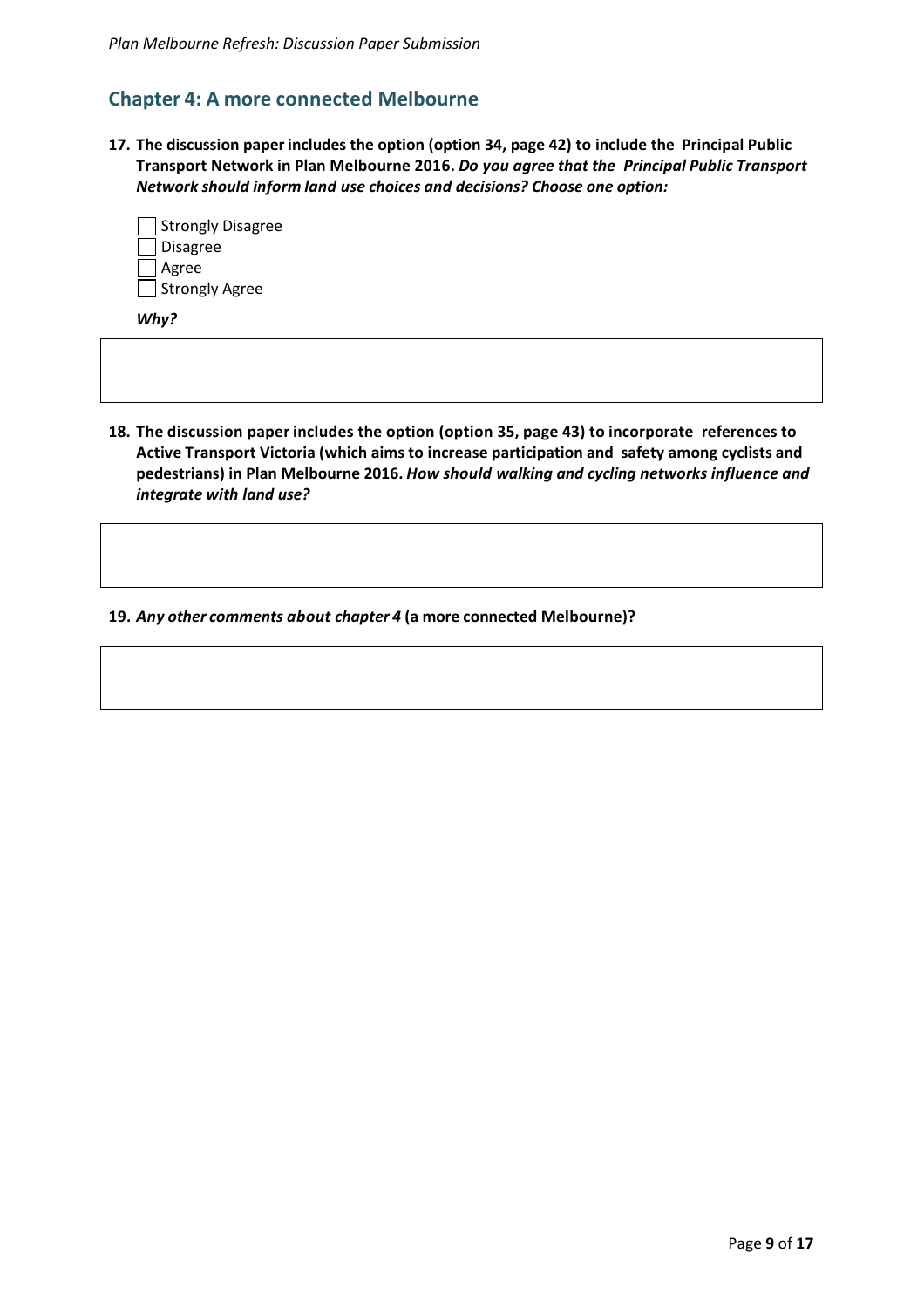# **Chapter 5: Housing**

**20. The discussion paper includes the option (option 36A, page 46) to establish a 70/30 target where established areas provide 70 per cent of Melbourne's new housing supply and greenfield growth areas provide 30 per cent.** *Do you agree with establishing a 70/30 target for housing supply? Choose one option:*



#### *Why?*

The implementation of a 70/30 target needs to address protection of those areas around Melbourne Airport from increased housing densities. This goes beyond the existing MAEO boundaries, based on ANEF contours, which are included in the VPPs. Currently there is no mechanism for determining the extent of protection required and it is an urgent piece of work that needs to be done in conjunction with enhancing planning governance arrangements.

#### **21. What, if any, planning reforms are necessary to achieve a 70/30 target?**

**22. The discussion paper includes the option (option 36B, page 46) to investigate a mechanism to manage the sequence and density of the remaining Precinct Structure Plans based on land supply needs.** *Do you agree with this idea? Choose one option:*

| Strongly Disagree |
|-------------------|
| Disagree          |
| Agree             |
| Strongly Agree    |

*Why?* 

**23. The discussion paper includes the option (option 36C, page 46) to focus metropolitan planning on unlocking housing supply in established areas, particularly within areas specifically targeted for growth and intensification.** *Do you agree with this idea? Choose one option:*

| <b>Strongly Disagree</b> |  |  |
|--------------------------|--|--|
| <b>Disagree</b>          |  |  |
| Agree                    |  |  |
| Strongly Agree           |  |  |
| Why?                     |  |  |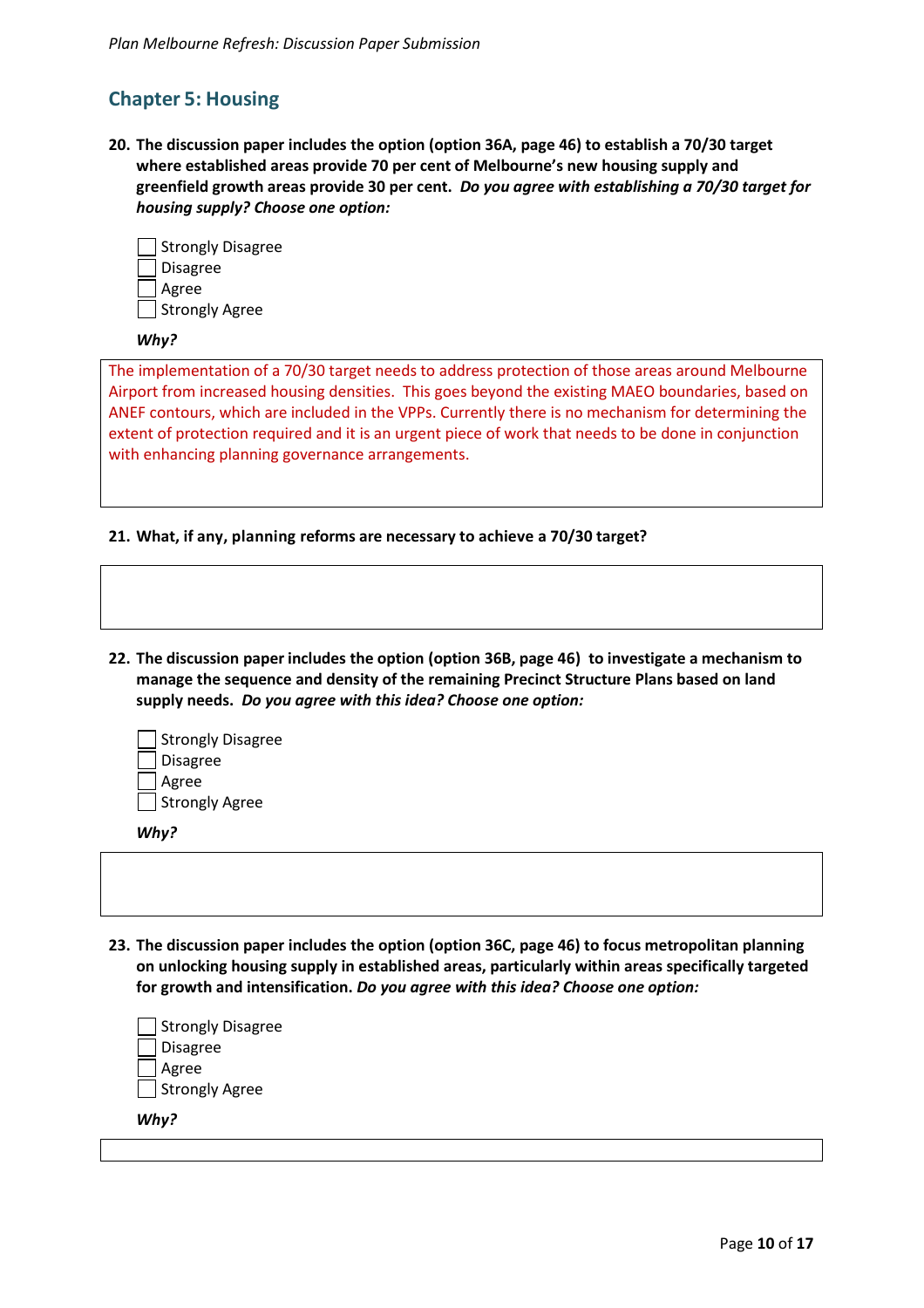#### **24. The discussion paper includes options (option 37, page 50) to better define and communicate Melbourne's housing needs by either:**

Option 37A: Setting housing targets for metropolitan Melbourne and each sub-region relating to housing diversity, supply and affordability.

Option 37B: Developing a metropolitan Housing Strategy that includes a Housing Plan.

#### *Which option do you prefer? Choose one option:*

| Option 37A |
|------------|
| Option 37B |
| Other      |

*Why?* 

- **25. The discussion paper includes the option (option 38, page 52) to introduce a policy statement in Plan Melbourne 2016 to support population and housing growth in defined locations and acknowledge that some areas within defined locations will require planning protection based on their valued character.** *How could Plan Melbourne 2016 clarify those locations in which higher scales of change are supported?*
- **26. The discussion paper includes the option (option 39, page 52) to clarify the direction to 'protect the suburbs'.** *How could Plan Melbourne 2016 clarify the direction to protect Melbourne and its suburbs from inappropriate development?*
- **27. The discussion paper includes the option (option 40, page 56) to clarify the action to apply the Neighbourhood Residential Zone to at least 50 per cent of residential land by:**

Option 40A: Deleting the action and replacing it with a direction that clarifies how the residential zones should be applied to respect valued character and deliver housing diversity.

Option 40B: Retain at least 50 per cent as a guide but expand the criteria to enable variations between municipalities.

#### *Which option do you prefer? Choose one option:*

 Option 40A Option 40B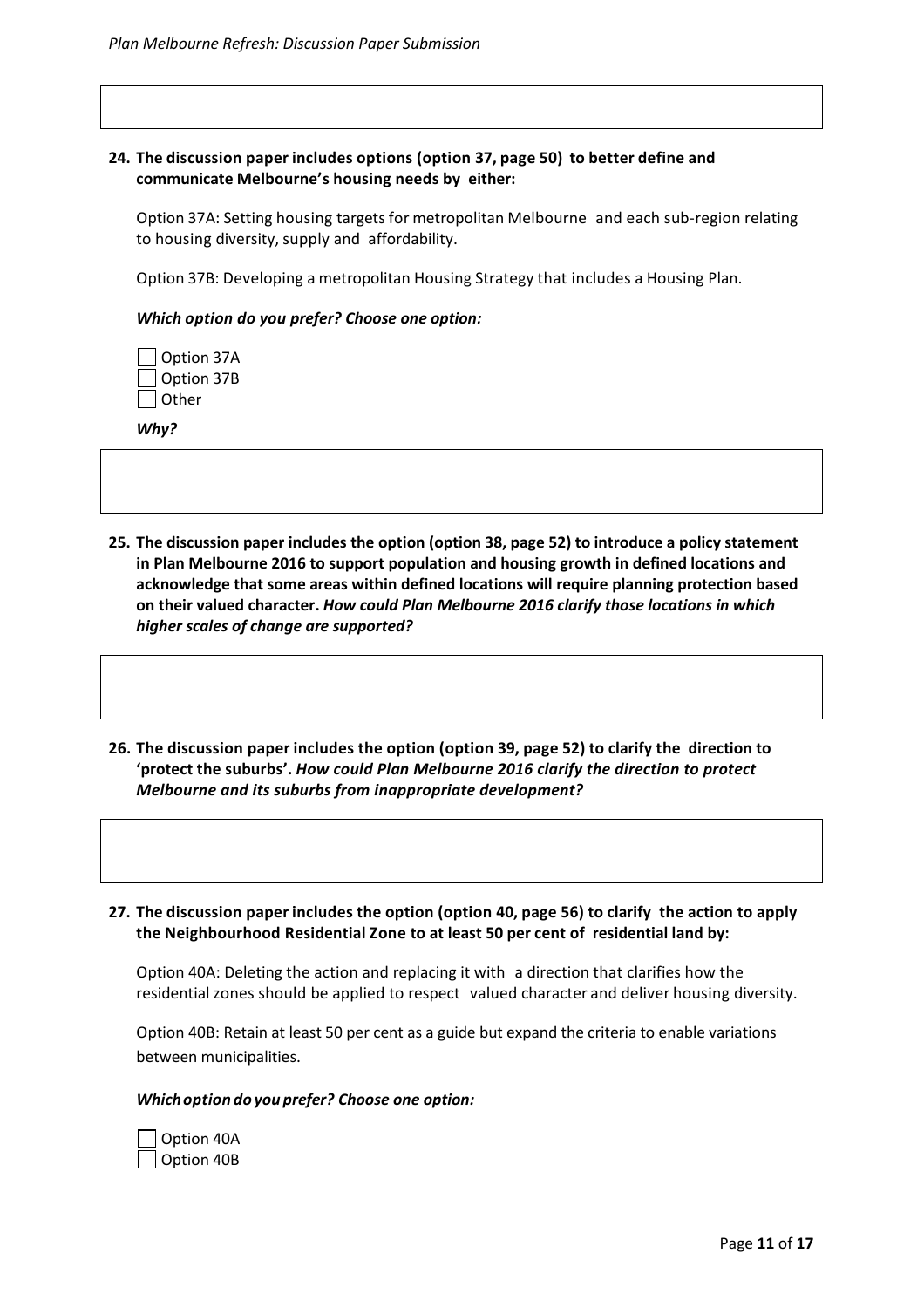*Plan Melbourne Refresh: Discussion Paper Submission*

 $\Box$  Other

*Why?* 

**28. The discussion paper includes the option (option 42, page 58) to include an action in Plan Melbourne 2016 to investigate how the building and planning system can facilitate housing that readily adapts to the changing needs of households over the life of a dwelling.** *In what other ways can Plan Melbourne 2016 support greater housing diversity?* 

#### **29. A number of options are outlined in the discussion paper (page 58) to improve housing affordability, including:**

Option 45A: Consider introducing planning tools that mandate or facilitate or provide incentives to increase social and affordable housing supply.

Option 45B: Evaluate the affordable housing initiative pilot for land sold by government to determine whether to extend this to other suitable land sold by government.

Option 45C: Identify planning scheme requirements that could be waived or reduced without compromising the amenity of social and affordable housing or neighbouring properties.

#### *What other ideas do you have for how Plan Melbourne 2016 can improve housing affordability?*

#### **30.** *Any other comments about chapter 5* **(housing)?**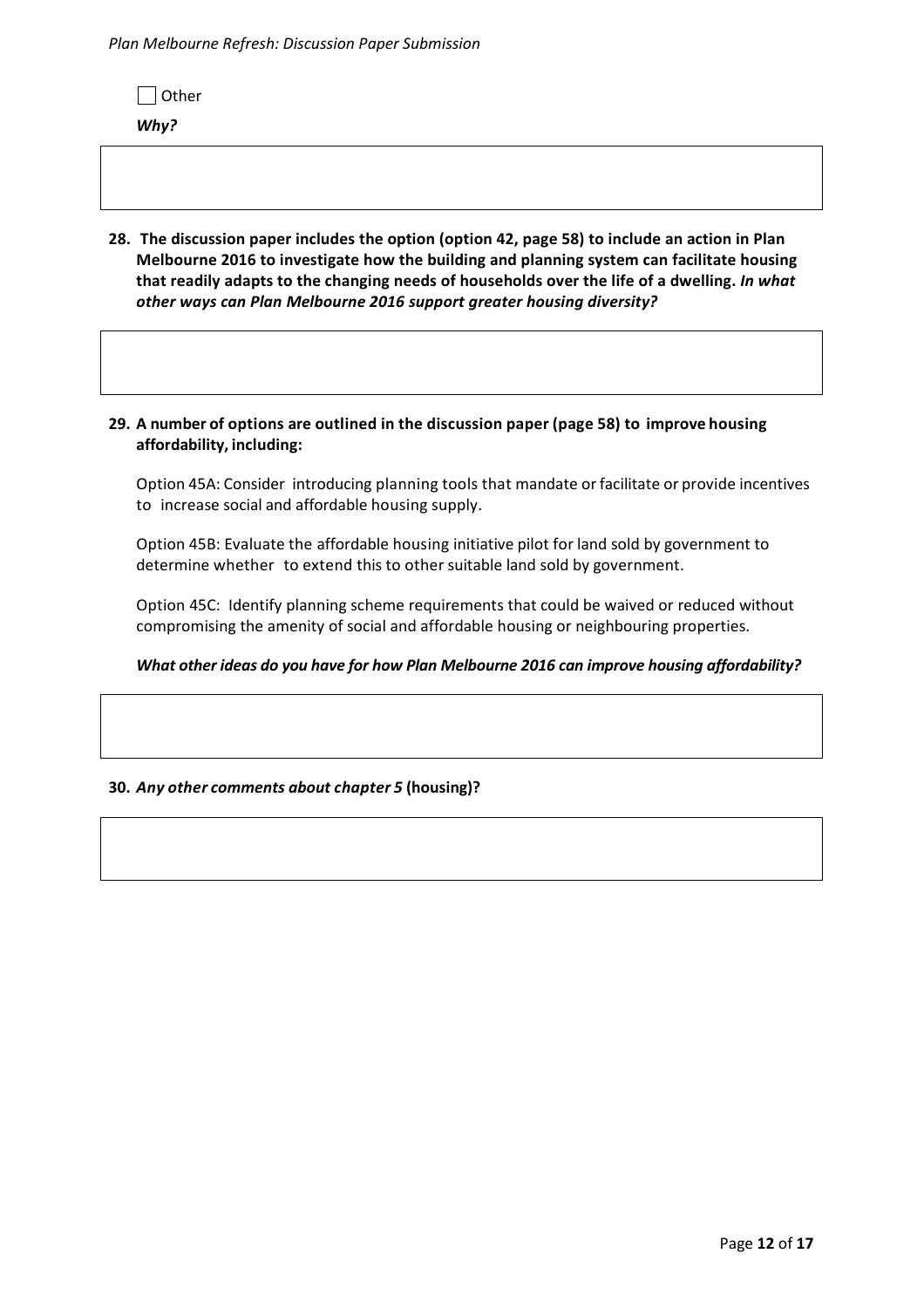## **Chapter 6: A more resilient and environmentally sustainable Melbourne**

**31. The discussion paper includes the option (option 46, page 69) to introduce Strategic Environmental Principles in Plan Melbourne 2016 to guide implementation of environment, climate change and water initiatives.** *Do you agree with the inclusion of Strategic Environmental Principles in Plan Melbourne 2016? Choose one option:*

| Strongly Disagree |
|-------------------|
| <b>Disagree</b>   |
| Agree             |
| Strongly Agree    |

*Why?* 

**32. The discussion paper includes the option (option 47, page 72) to review policy and hazard management planning tools (such as overlays) to ensure the planning system responds to climate change challenges.** *Do you agree with this idea? Choose one option:*

| Strongly Disagree |
|-------------------|
| Disagree          |
| Agree             |
| Strongly Agree    |

*Why?* 

- **33. The discussion paper includes options (options 48 and 49, page72) to update hazard mapping to promote resilience and avoid unacceptable risk, and update periodically the planning system and supporting legislative and policy frameworks to reflect best available climate change science and data.** *Do you have any comments on these options?*
- **34. The discussion paper includes the option (option 50, page 73) to incorporate natural hazard management criteria into Victorian planning schemes to improve planning in areas exposed to climate change and environmental risks.** *Do you agree with this idea? Choose one option:*

| Strongly Disagree |
|-------------------|
| Disagree          |
| Agree             |
| Strongly Agree    |
|                   |

*Why?*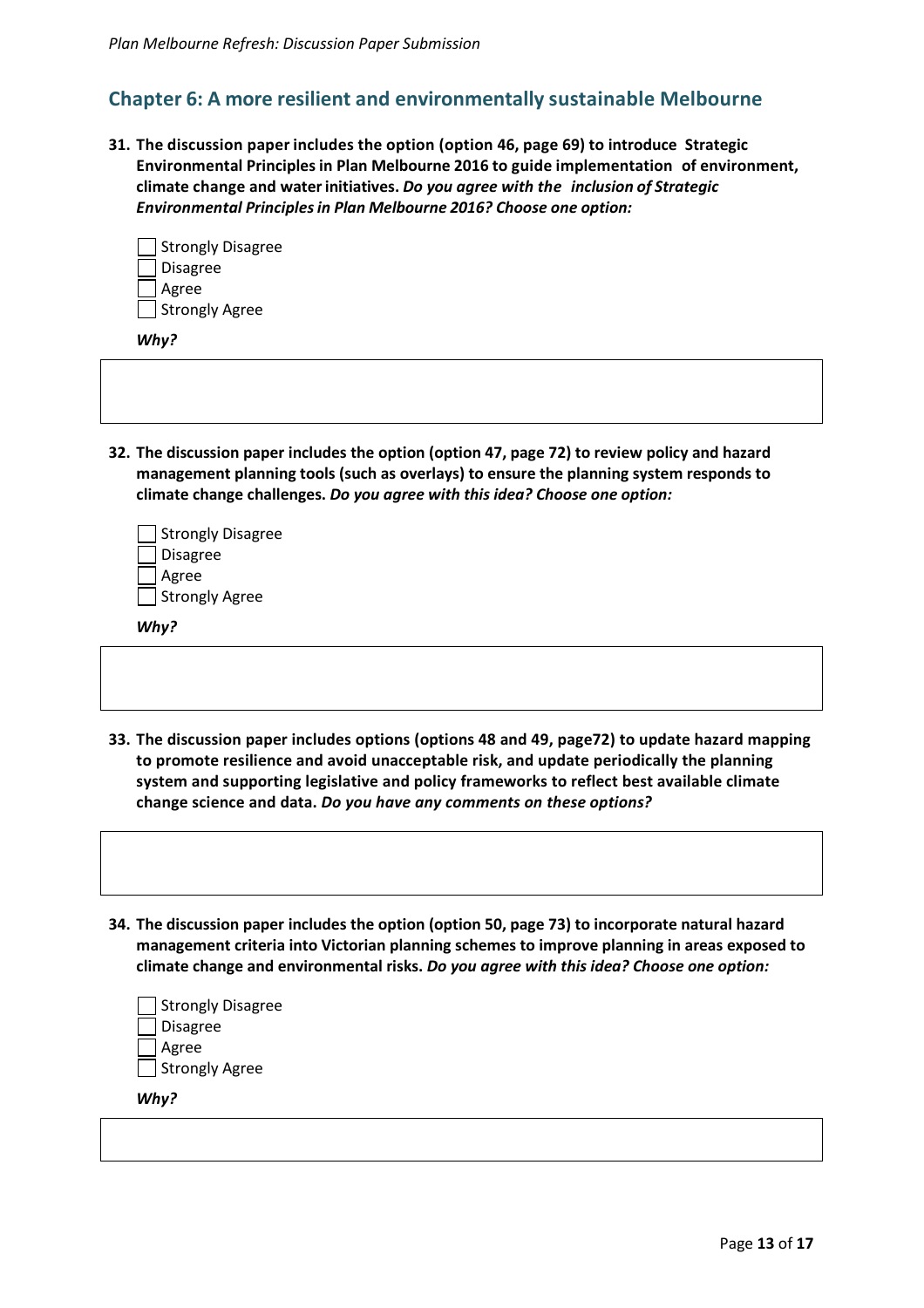**35. The discussion paper includes the option (option 51, page 75) to investigate consideration of climate change risks in infrastructure planning in the land use planning system, including consideration of an 'infrastructure resilience test'.** *Do you agree that a more structured approach to consideration of climate change risks in infrastructure planning has merit? Choose one option:*

| Strongly Disagree |
|-------------------|
| <b>Disagree</b>   |
| Agree             |
| Strongly Agree    |

*Why?* 

**36. The discussion paper includes the option (option 52, page 76) to strengthen high-priority habitat corridors throughout Melbourne and its peri-urban areas to improve long-term health of key flora and fauna habitat.** *Do you agree with this idea? Choose one option:*

| Strongly Disagree |
|-------------------|
| Disagree          |
| Agree             |
| Strongly Agree    |

*Why?* 

- **37. The discussion paper includes options (options 53 and 54, pages 78 and 79) to introduce strategies to cool our city including: increasing tree canopy, vegetated ground cover and permeable surfaces; use of Water Sensitive Urban Design and irrigation; and encouraging the uptake of green roofs, facades and walls, as appropriate materials used for pavements and buildings with low heat-absorption properties.** *What other strategies could be beneficial for cooling our built environment?*
- **38. The discussion paper includes the option (option 56A, page 80) to investigate opportunities in the land use planning system, such as strong supporting planning policy, to facilitate the increased uptake of renewable and low-emission energy in Melbourne and its peri-urban areas.** *Do you agree that stronger land use planning policies are needed to facilitate the uptake of renewable and low-emission energy? Choose one option:*

| Strongly Disagree |
|-------------------|
| Disagree          |
| Agree             |
| Strongly Agree    |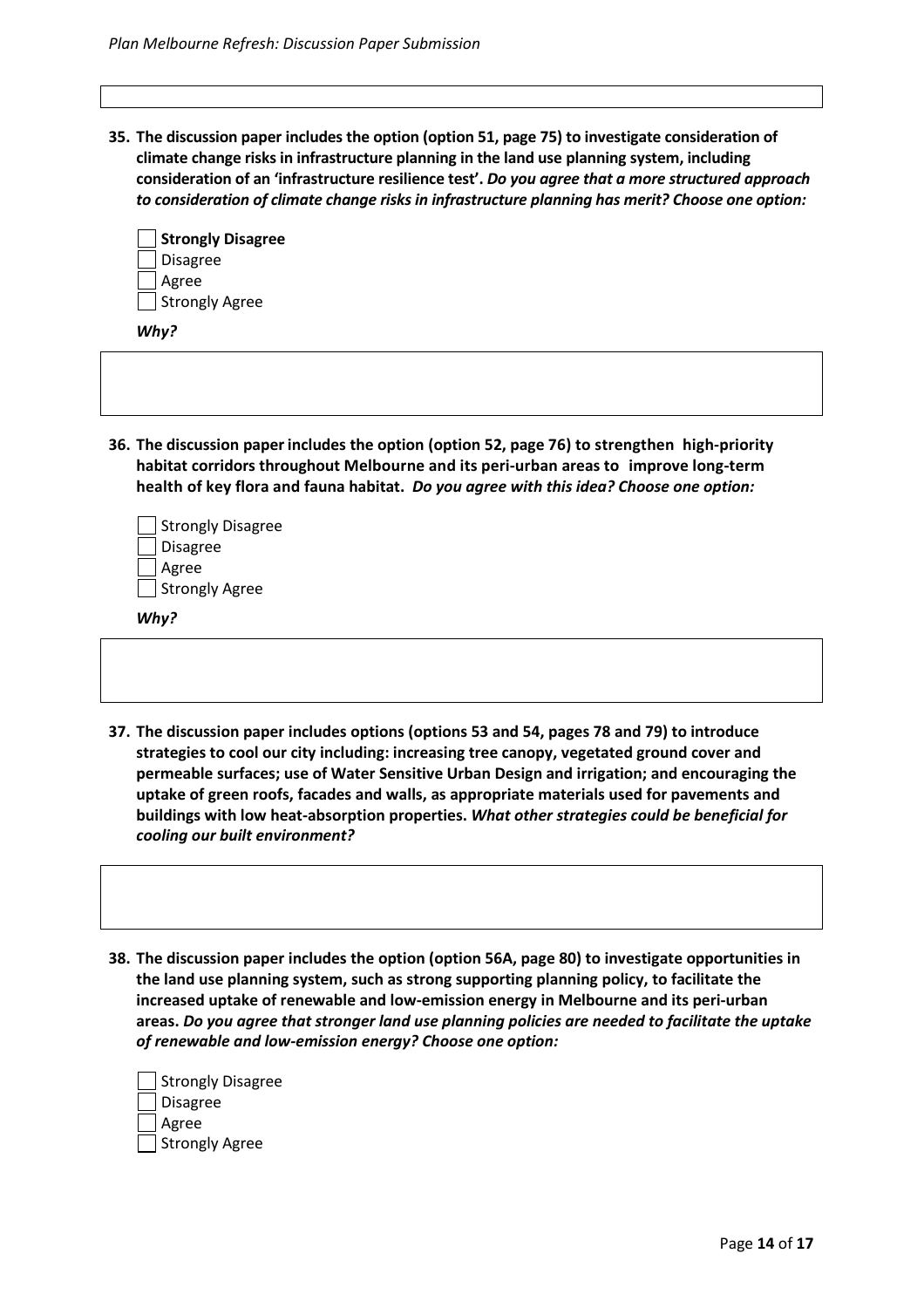*Plan Melbourne Refresh: Discussion Paper Submission*

*Why?* 

**39. The discussion paper includes options (options 56B and 56C, page 80) to strengthen the structure planning process to facilitate future renewable and low-emission energy generation technologies in greenfield and urban renewal precincts and require consideration of the costs and benefits of renewable or low-emission energy options across a precinct.** *Do you agree that the structure planning process should facilitate the uptake of renewable and low-emission technologies in greenfield and urban renewal precincts? Choose one option:*

| Strongly Disagree |
|-------------------|
| Disagree          |
| Agree             |
| Strongly Agree    |

*Why?* 

**40. The discussion paper includes the option (option 57, page 81) to take an integrated approach to planning and building to strengthen Environmentally Sustainable Design, including consideration of costs and benefits.** *Do you agree that an integrated planning and building approach would strengthen Environmentally Sustainable Design? Choose one option:*

| Strongly Disagree |
|-------------------|
| Disagree          |
| <b>Agree</b>      |
| Strongly Agree    |

*Why?* 

**41.** *Any other comments about chapter 6* **(a more resilient and environmentally sustainable Melbourne)?**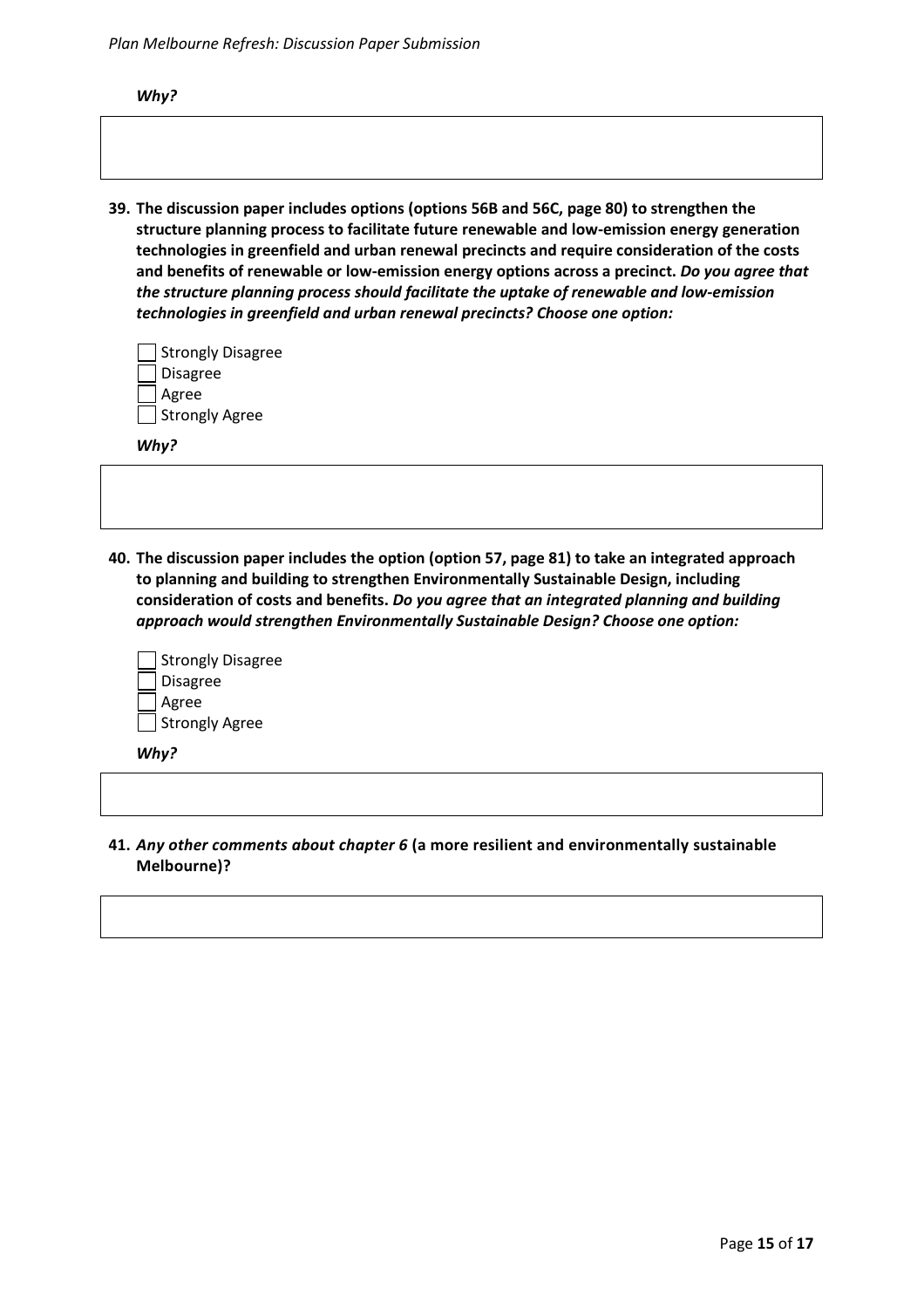# **Chapter 7: New planning tools**

**42. The discussion paper includes options (options 58A and 58B, page 84) to evaluate whether new or existing planning tools (zones and overlays) could be applied to National Employment Clusters and urban renewal areas.** *Do you have any comments on the planning tools (zones and overlays) needed for National Employment Clusters and urban renewal areas?* 

As stated elsewhere, an enhance governance model is required to oversee planning around Melbourne Airport and, in particular, to ensure competing pressures are managed in an appropriate manner and airport safeguarding is not compromised.

**43. The discussion paper includes options (options 59A and 59B, page 84) to evaluate the merits of code assessment for multi-unit development, taking into account the findings from the 'Better Apartments' process, to either replace ResCode with a codified process for multi-unit development or identify ResCode standards that can be codified.** *Do you have any comments on the merits of code assessment for multi-unit development?* 

**44. Any other comments about chapter 7 (new planning tools)?**